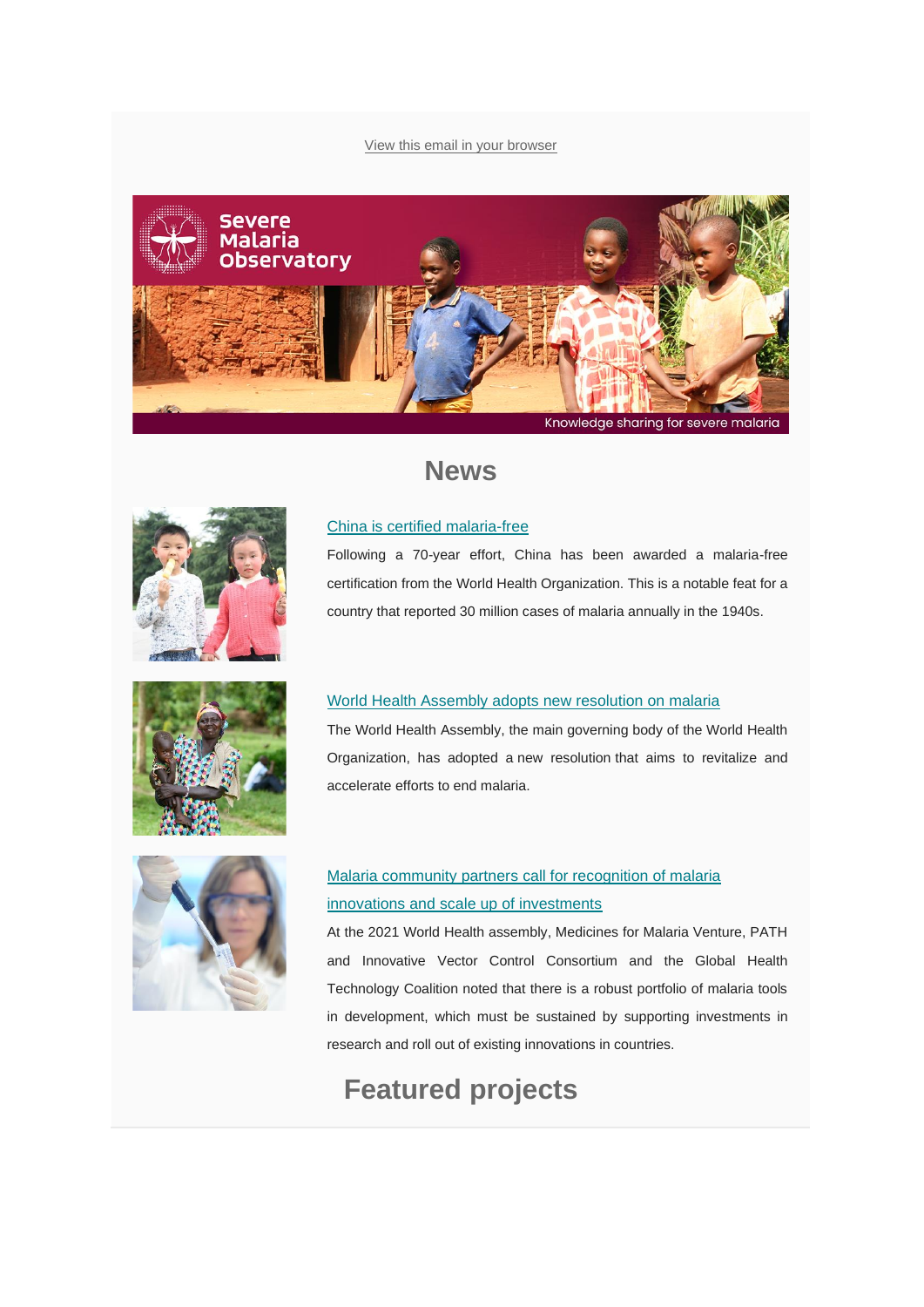

### [Community Access to Rectal Artesunate for MALaria \(CARAMAL\)](https://www.severemalaria.org/in-the-field/projects/community-access-to-artesunate-rectal-capsules-for-malaria-caramal)

CARAMAL is a three-year project implemented by the Clinton Health Access Initiative (CHAI), UNICEF, and the Swiss Tropical and Public Health Institute (Swiss TPH) that will provide artesunate rectal capsules as a prereferral intervention for about 3,200 cases of severe malaria per year.

# **Featured countries**

**Featured resources**

### [Mozambique](https://www.severemalaria.org/countries/mozambique)

Mozambique has the 2nd highest prevalence of malaria in Eastern and Southern Africa (17.2%). It also one of the five countries in the region with the highest levels of severe anaemia among children under five years of age.



### [Burkina Faso](https://www.severemalaria.org/countries/burkina-faso)

Burkina Faso is among the ten countries with the highest number of malaria cases and deaths (3% of the global cases and 4% of global deaths). Malaria is responsible for 43% of health provider consultations and 22% of deaths.





## [Rectal Artesunate Information Education and Communication](https://www.severemalaria.org/rectal-artesunate-information-education-and-communication-report-rasiec)  [Report \(RASIEC\)](https://www.severemalaria.org/rectal-artesunate-information-education-and-communication-report-rasiec)

The RASIEC study aims to inform future programming about the role that Information, Education and Communication (IEC) could play in enhancing this continuum of care for severe malaria.

### [Evaluation of the Management of Severe Malaria in Pregnant](https://www.severemalaria.org/resources/evaluation-of-the-management-of-severe-malaria-in-pregnant-women-children-and-adults-in)  [Women, Children and Adults in Mali](https://www.severemalaria.org/resources/evaluation-of-the-management-of-severe-malaria-in-pregnant-women-children-and-adults-in)

WHO recommends the use of artemisinin-based combination therapies (ACTs) for the treatment of severe malaria. This evaluation will determine correct and incorrect use, and explore the reasons for healthcare providers' non-compliance with severe malaria management guidelines.